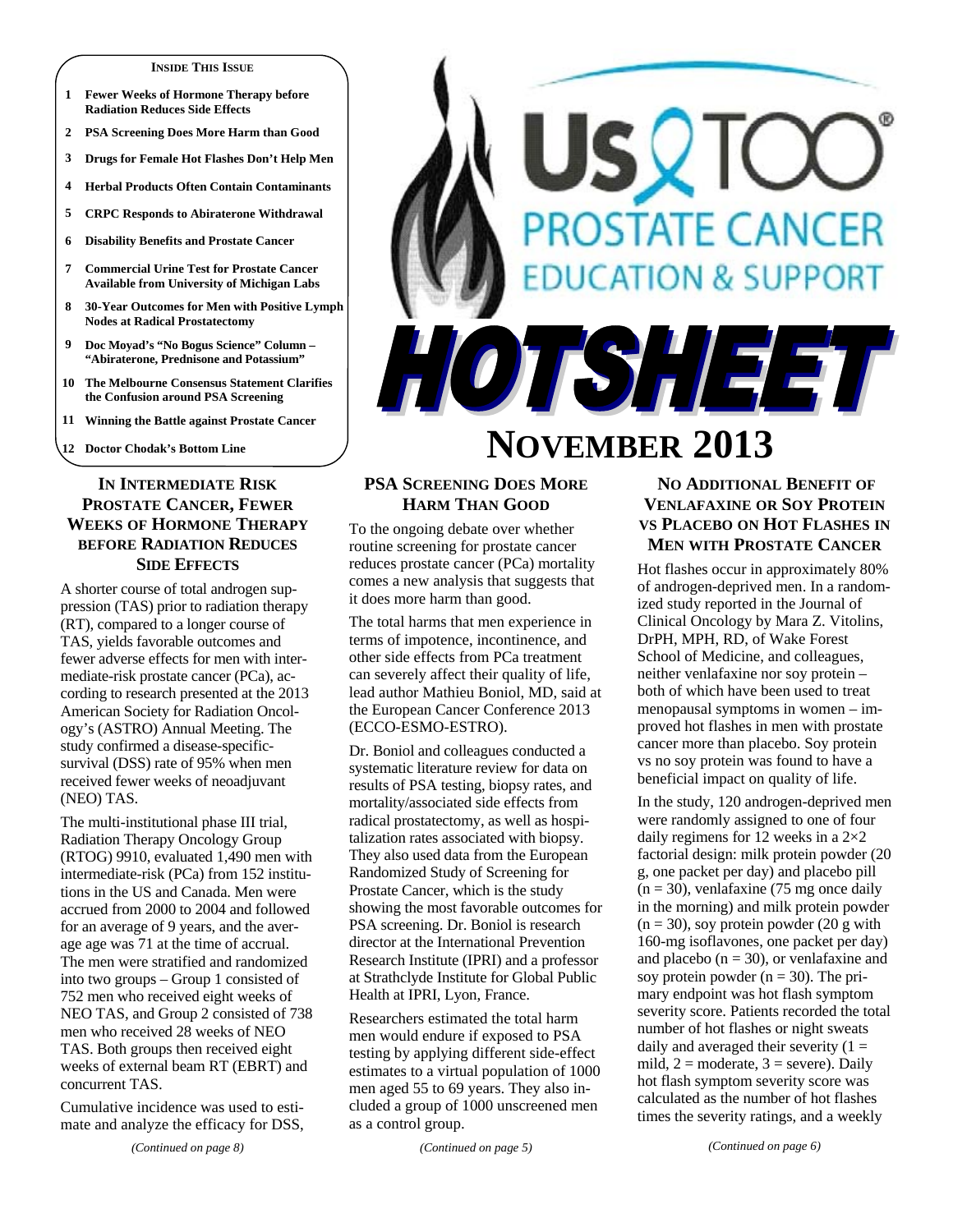

# *AND PEOPLE LIKE YOU!*

BAVARIAN NORDIC

ITEMS CONTAINED IN US TOO PUBLICATIONS ARE OBTAINED FROM VARIOUS NEWS SOURCES AND EDITED FOR INCLUSION. WHERE AVAILABLE, A POINT-OF-CONTACT IS PROVIDED.

REFERENCES TO PERSONS, COMPANIES, PRODUCTS OR SERVICES ARE PROVIDED FOR INFORMATION ONLY AND ARE NOT ENDORSEMENTS. READERS SHOULD CONDUCT THEIR OWN RESEARCH INTO ANY PERSON, COMPANY, PRODUCT OR SERVICE, AND CONSULT WITH THEIR LOVED ONES AND PERSONAL PHYSICIAN BEFORE DECIDING ON ANY COURSE OF ACTION.

THE INFORMATION AND OPINIONS EXPRESSED IN THIS PUBLICATION ARE NOT RECOMMENDATIONS FOR ANY MEDICAL TREATMENT, PRODUCT SER-VICE OR COURSE OF ACTION BY US TOO INTER-NATIONAL, INC., ITS OFFICERS AND DIRECTORS, OR THE EDITORS OF THIS PUBLICATION. FOR MEDI-CAL, LEGAL OR OTHER ADVICE, PLEASE CONSULT PROFESSIONAL(S) OF YOUR CHOICE.

*HOTSHEET* EDITORIAL TEAM:

JONATHAN E. MCDERMED, PHARMD ROBERT M. PROTZ, MS JACQUELINE KONIECZKA THOMAS N. KIRK

US TOO INTERNATIONAL STAFF:

THOMAS N. KIRK, PRESIDENT AND CEO TERRI GIBBONS LIKOWSKI, CHAPTER SERVICES MGR, TOLL FREE PHONE #: 1-877-978-7866 JACQUELINE KONIECZKA, OFFICE MANAGER

#### US TOO BOARD OF DIRECTORS:

*EXECUTIVE COMMITTEE/OFFICERS* KAY LOWMASTER, MSW, LCSW, CHAIRMAN DAVID P. HOUCHENS, PHD, VICE-CHAIRMAN JEAN JEFFRIES, TREASURER HOWARD KACZMAREK, SECRETARY

#### *DIRECTORS:*

C. TODD AHRENS TOM CVIKOTA JAMES C. HAMMACK, DDS JERRY HARDY DAVID M. LUBAROFF, PHD JEFF MILLS JAMES L. RIEDER DEXTER C. RUMSEY III WILLIAM SEIDEL REV. HAROLD "HAL" TEUSCHER THOMAS N. KIRK, PRESIDENT AND CEO

US TOO INTERNATIONAL, INC. IS INCORPORATED IN THE STATE OF ILLINOIS AND RECOGNIZED AS A 501(C)(3) NOT-FOR-PROFIT CHARITABLE CORPORATION

#### **DONATIONS / GIFTS TO US TOO ARE TAX DEDUCTIBLE**

5003 FAIRVIEW AVE. DOWNER'S GROVE, IL 60515 PHONE: (630) 795-1002 / FAX: (630) 795-1602

**WEBSITE: WWW.USTOO.ORG** COPYRIGHT 2013, US TOO INTERNATIONAL, INC.

# **ANALYSIS OF HERBAL PRODUCTS SHOWS CONTAMINATION IS COMMON**

Most herbal products, available to buy as alternative medicines, may be contaminated. Reporting in BioMed Central's open access journal BMC Medicine researchers demonstrate the presence of contamination and substitution of plant species in a selection of herbal products using DNA barcoding.

There is currently no best practice for identifying plant species in herbal products. Traditionally plants are identified through the appearance of the whole plant. This method is not useful though when analyzing processed plant material. DNA barcoding analyzes a short genetic sequence from the plant's genome and identifies small differences that allows species identification. In this new study the researchers used barcoding to examine the plant species found in a sample of herbal plant products.

The results showed that 59% of the products contained plant species not listed on the labels. Over two thirds of the products tested had plant species present which were a substitution for the plants listed on the label and a third of products also contained other species that may be a filler or contamination.

According to the World Health Organization, the adulteration of herbal products is a threat to consumer safety. In this current analysis the researchers detected plant species that could pose serious health risks when consumed. Results detected the presence of toxic plant species with known side effects and/or adverse interactions with other herbs, supplements, or medications..

Authors concluded that the contamination and substitution dilute the effectiveness of otherwise useful remedies, lowering the perceived value of all related products because of a lack of consumer confidence in them. "We suggest that the herbal industry should embrace molecular diagnostic tools such as DNA barcoding for authenticating herbal products through testing of raw materials used in manufacturing products. This would be a minor cost to industry with a limited amount of bulk product testing, which would certify a high quality, authentic product," said Dr. Steven Newmaster of the University of Guelph and lead author of the paper.

*Science Daily, 14 October 2013* 

# **BIOCHEMICAL AND OBJECTIVE RESPONSE TO ABIRATERONE ACETATE WITHDRAWAL: INCIDENCE AND CLINICAL RELEVANCE OF A NEW SCENARIO FOR CASTRATION-RESISTANT PROSTATE CANCER**

Caffo O, Palermo A, Veccia A, et al

# **Urology 31 August 2013 Epub ahead of print**

**Objective:** To describe the incidence and clinical relevance of biochemical and objective responses to abiraterone acetate (AA) withdrawal (AAWD) in patients with castration-resistant prostate cancer (CRPC).

**Materials and Methods:** Twenty-six patients with progressive CRPC treated with first-line docetaxel-based chemotherapy were administered with AA at the standard dose of 1000 mg/day in combination with prednisone until progression. The patients were regularly followed up during treatment and after AAWD.

**Results:** Nineteen of the 26 patients discontinued AA because of progression. Three of the patients undergoing AAWD experienced a biochemical response, which was accompanied by a metabolic and radiological response as revealed by C-11 choline positron emission tomography (PET) in 2 cases.

**Conclusion:** Regardless of the underlying molecular bases, AAWD response does not occur rarely. It is sometimes long-lasting and accompanied by a metabolic and radiographic improvement. AAWD response should be taken into account when further therapeutic strategies are planned in patients with CRPC with progressive disease during abiraterone therapy.

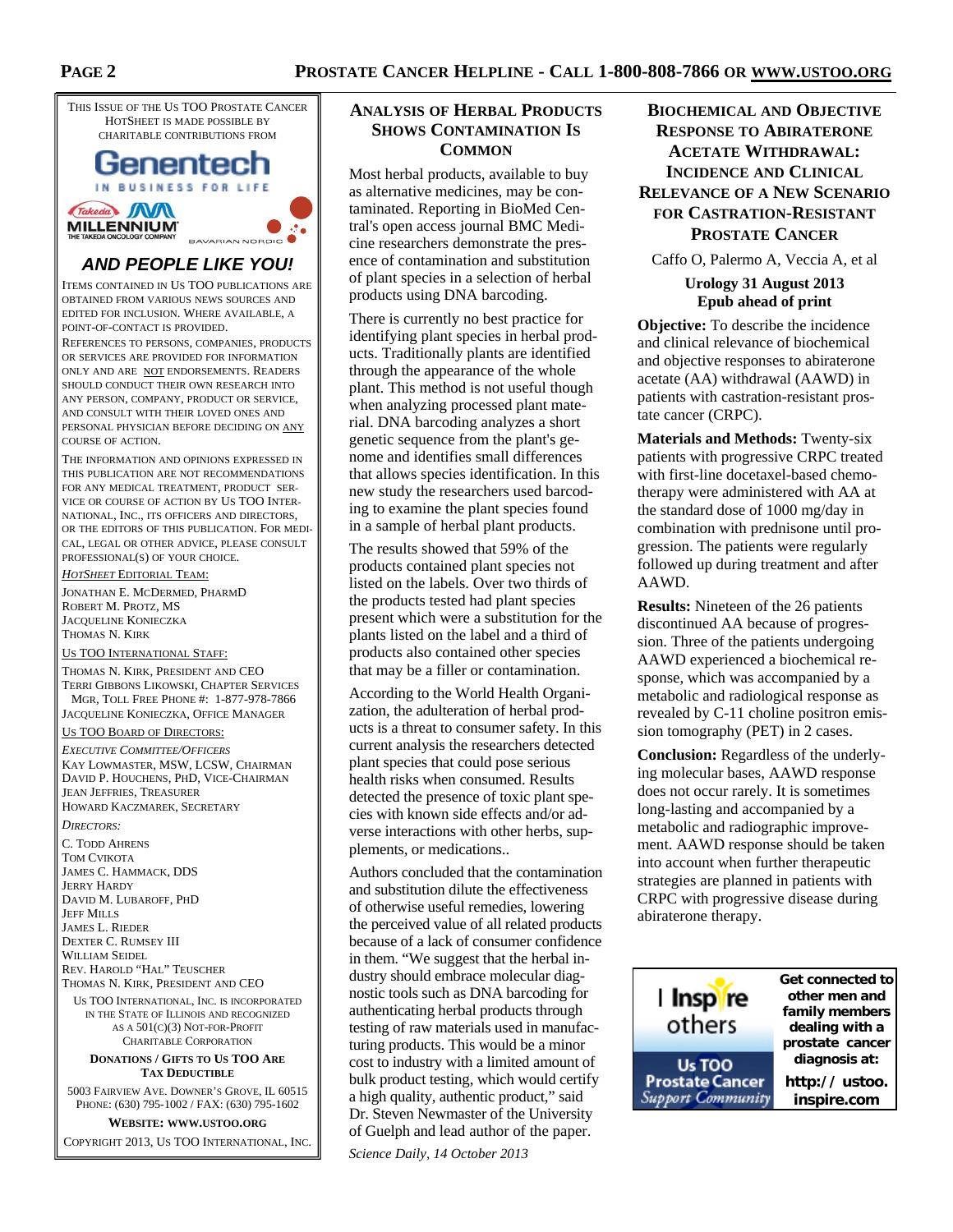# **DISABILITY BENEFITS AND PROSTATE CANCER**

# **By Molly Clark, writer, Social Security Disability Help blog**

Receiving a diagnosis of prostate cancer can be overwhelming and confusing. Patients must consider the emotional, physical, and even the financial impact that the condition may have on their lives. Individuals with more advanced prostate cancer may find that the effects of their treatment make it impossible for them to continue working. The resulting loss of income can become a source of significant financial distress.

If you find yourself facing similar circumstances, you may be eligible to receive financial assistance from one of the federal disability benefit programs. These programs are operated by the Social Security Administration (SSA) and include Social Security Disability Insurance (SSDI) and Supplemental Security Income (SSI). The benefits that each program provides can be used to help support you while you receive treatment for your prostate cancer.

The following article will provide you with a general understanding of Social Security Disability benefits and contains the information needed to begin the application process.

#### Defining Disability

In order to qualify for Social Security Disability benefits, all applicants must be disabled. While this comes as no shock, it isn't always clear what the term "disability" means. For this reason, the SSA has established an official definition of the word "disability". This definition is made up of the following criteria:

- An adult is disabled if he or she cannot do the work they did prior to becoming disabled; and
- He or she has a physical or mental condition that prevents them from learning to do a different type of work; and
- His or her condition has lasted, or is expected to last, at least 12 months or result in death.

If you do not meet the criteria set forth in this definition, the SSA will not consider you to be disabled and you will not qualify for disability benefits. Because of this, individuals with less advanced forms of prostate cancer may have a difficult time qualifying.

Those who do meet these requirements will then be evaluated based on certain technical and medical requirements. These are explained in the following sections.

# SSDI vs. SSI

As previously mentioned, the SSA administers two separate types of benefits – SSDI and SSI. Each of these programs has its own technical eligibility requirements and is intended to help different groups of people.

- SSDI is intended to provide financial assistance to disabled workers and their eligible family members. This is an insurance-type program that workers pay into throughout their careers. For this reason, eligibility for SSDI is dependent on an applicant's employment history and tax contributions. Individuals who have not worked or paid Social Security taxes will not be eligible for SSDI benefits. For a deeper look into SSDI technical requirements, visit the following page: [http://www.disability-benefits](http://www.disability-benefits-help.org/ssdi/qualify-for-ssdi)[help.org/ssdi/qualify-for-ssdi](http://www.disability-benefits-help.org/ssdi/qualify-for-ssdi).
- SSI, on the other hand, is intended to provide financial assistance to disabled individuals of all ages who earn very little income and who have few financial resources. Technical eligibility for SSI is solely dependent on an applicant's income. Learn more about the financial limits for SSI, here:

# [http://www.socialsecurity.gov/ssi/](http://www.socialsecurity.gov/ssi/text-eligibility-ussi.htm) [text-eligibility-ussi.htm](http://www.socialsecurity.gov/ssi/text-eligibility-ussi.htm)

It is important to note that individuals who have limited work history and who fall within SSI financial limits may be eligible to receive benefits from both programs. Also of importance – SSDI recipients become eligible for Medicare after a two year waiting period and SSI recipients automatically become eligible to receive Medicaid.

# Medical Eligibility and SSA's Blue Book

In addition to each program's technical requirements, disability applicants must also meet very specific medical requirements. These can be found in the SSA's official handbook of disabling conditions—more commonly referred to as

the Blue Book. The Blue Book is broken up into sections, each dedicated to a particular condition. Under each condition you will find the specific medical requirements that you must meet in order to receive benefits.

Individuals applying with prostate cancer must meet the requirements listed under Blue Book section 13.24. This listing requires that applicants provide medical evidence of the following:

- Applicant's cancer is progressive or recurrent despite initial hormonal intervention; or
- **Applicant's cancer has metastasized** to internal organs.

To prove that you meet the abovementioned criteria, you must include extensive medical documentation in your application. This may be in the form of MRIs, CT scans, and biopsy reports.

# Other Ways to Qualify

If you have been diagnosed with small cell prostate cancer, you will be eligible for Compassionate Allowance processing. The Compassionate Allowance program allows individuals with inherently disabling conditions to be approved in as little as ten days. To secure Compassionate Allowance processing you will not need to fill out additional paperwork. Simply fill out the application paperwork and the SSA will evaluate your claim and expedite it accordingly. Learn about the Compassionate Allowance listing for small cell prostate cancer, here:

# [https://secure.ssa.gov/apps10/poms.nsf/l](https://secure.ssa.gov/apps10/poms.nsf/lnx/0423022310) [nx/0423022310](https://secure.ssa.gov/apps10/poms.nsf/lnx/0423022310).

If an applicant does not meet a Blue Book listing or the Compassionate Allowance listing, he may still be able to qualify for disability benefits under a medical vocational allowance. This means that the SSA will evaluate your age, job training, physical limitations, and mental limitations to determine whether or not you can do any type of work. If it is determined that you cannot be expected to work, you may qualify for disability benefits.

*(Continued on page 4)*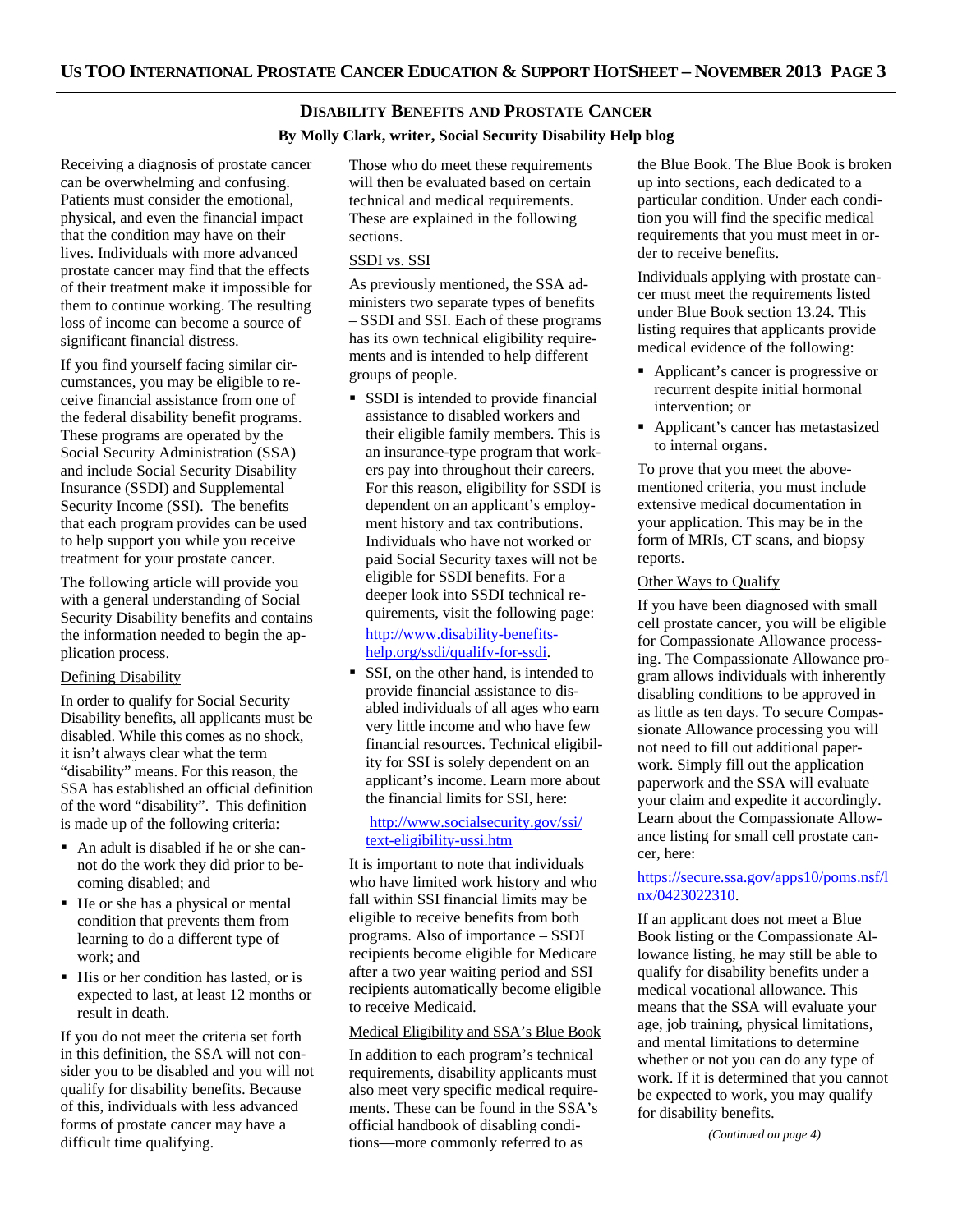## **COMMERCIAL URINE TEST FOR PROSTATE CANCER AVAILABLE**

A new urine test for prostate cancer (PCa) that measures minute fragments of RNA is now commercially available from the University of Michigan Department of Pathology MLabs. The new test – Mi-Prostate Score (MiPS) – improves the utility of the PSA blood test by increasing physicians' ability to discriminate between high- and low-risk PCa, to help avoid unnecessary biopsies.

The MiPS test incorporates blood PSA levels and two molecular RNA markers specific for PCa in one final score that provides men and their doctors with a personalized PCa risk assessment.

For decades the PSA test has been used as a marker for the presence of PCa – high or rising levels in blood may indicate the presence of a prostate tumor. However, the PSA test is a non-specific test for PCa. And even when levels rise above what has been considered a trigger level (4.1 ng/mL) for a prostate biopsy, less than half of those biopsies find cancerous cells. In addition, up to 44 percent of PSA-triggered biopsies find PCa cells that are non-lethal, indolent PCa cells, highly unlikely to shorten a man's life.

The unreliability of the PSA test has led to sharp disagreement over the use of PSA as a routine health screening test. What everyone does agree upon is the need for better markers of PCa. To date there are no perfect biomarkers that identify only high-risk PCa. But each year progress is made toward such a goal. Today, the University of Michigan's MLabs will begin offering the MiPS

*(Continued from page 3)* urine test that is ultra-specific for prostate cancer. The MiPS test scans urine samples for two RNA markers that are distinct to PCa. One marker is PCA3 that is overactive in 95% of all PCa tumors. The second marker is RNA that is made only when two genes (TMPRSS2 and ERG) abnormally fuse. The presence of this fusion RNA in a man's urine is ultraspecific for PCa.

The PROGENSA PCA3 test, developed and marketed by Gen-Probe, gained FDA approval in 2012 for use in men who are considering repeat biopsy after an initially negative result. While a welcome development, research shows that MLabs' new urine test should improve a doctor's ability to stratify men suspected of having PCa. In a study published in Science Translational Medicine, Scott Tomlins, MD, PhD and colleagues found the highest rates of cancer in men with the highest levels of TMPRSS2:ERG and PCA3 in their urine. Dr. Tomlins is an assistant professor of pathology and urology at the University of Michigan and co-discovered what is now known as the TMPRSS2:ERG fusion.

Study results showed that men stratified as having low, intermediate and high levels of TMPRSS2:ERG and PCA3 in their urine had PCa diagnosed in 21%, 43%, and 69% of men, respectively. Men with a Gleason score >6, also occurred at different frequencies in the three groups with 7%, 20%, and 40% diagnosed in each group respectively.

*Medical News Today, 30 September 2013* 

#### **DISABILITY BENEFITS**

#### Application Process

The initial application is made up of several forms. To fill these out you can visit the SSA's website or schedule an appointment to apply in person at your local Social Security office. Prior to submitting your application, review the Adult Disability Interview Checklist. This will provide you with a list of the documents and records needed to apply.

# [\(http://www.socialsecurity.gov/disabilit](http://www.socialsecurity.gov/disability/Documents/Checklist%20-%20Adult.pdf) [y/Documents/Checklist%20-](http://www.socialsecurity.gov/disability/Documents/Checklist%20-%20Adult.pdf) [%20Adult.pdf](http://www.socialsecurity.gov/disability/Documents/Checklist%20-%20Adult.pdf))

After initially submitting an application, it may be several months before you receive a decision. While you wait, you should continue with any prescribed medical treatments and continue to collect all updated medical records. This will prepare you for the appeals processes in the event that your application is denied.

If your application does get denied, do not panic and do not give up. You will have 60 days in which to appeal the SSA's decision. Although facing the appeals process may seem discouraging, it is often a necessary step toward being awarded benefits. In fact, statistics have shown that more applicants are approved during the appeals processes than during the initial application.

For more information, visit this page:

[http://www.disability-benefits](http://www.disability-benefits-help.org/disabling-conditions/prostate-cancer)[help.org/disabling-conditions/prostate](http://www.disability-benefits-help.org/disabling-conditions/prostate-cancer)[cancer](http://www.disability-benefits-help.org/disabling-conditions/prostate-cancer).

# **PATHOLOGICAL AND ONCOLOGIC OUTCOMES FOR MEN WITH POSITIVE LYMPH NODES AT RADICAL PROSTATECTOMY: THE JOHNS HOPKINS HOSPITAL 30-YEAR EXPERIENCE**

Pierorazio PM, Gorin MA, Ross AE, et al

# **Prostate 73: 1673-1680, 2013**

**Background:** We report the 30-year institutional experience of radical prostatectomy (RP) for men with clinically localized prostate cancer (PC) found to have lymph node (LN) metastases at the time of surgery.

**Methods:** The Johns Hopkins RP Database (1982-2011) was queried for 505 (2.5%) men with node-positive (N1) PC. Survival analysis was completed using the Kaplan-Meier method and proportional hazard regression models.

**Results:** The proportion of men with N1PC was 8.3%, 3.5%, and 1.4% in the pre- (1982-1990), early- (1991-2000), and contemporary-PSA eras (2001- 2011), respectively. A trend toward decreasing PSA, less palpable disease but more advanced Gleason sum was noted in the most contemporary era. Median total and positive nodes were 13.2 (1- 41) and 1.7 (1-12), respectively. Of 135 patients with a unilateral tumor, 80 (59.3%), 28 (20.7%), and 15 (11.1%)

had ipsilateral, contralateral, and bilateral positive LN. 15-year biochemicalrecurrence free, metastases-free and cancer-specific survival was 7.1%, 41.5%, and 57.5%, respectively. Predictors of biochemical-recurrence, metastases and death from PC in multivariate analysis included Gleason sum at RP, the number and percent of positive LN; notably total number of LN dissected did not predict outcome.

*(Continued on page 8)*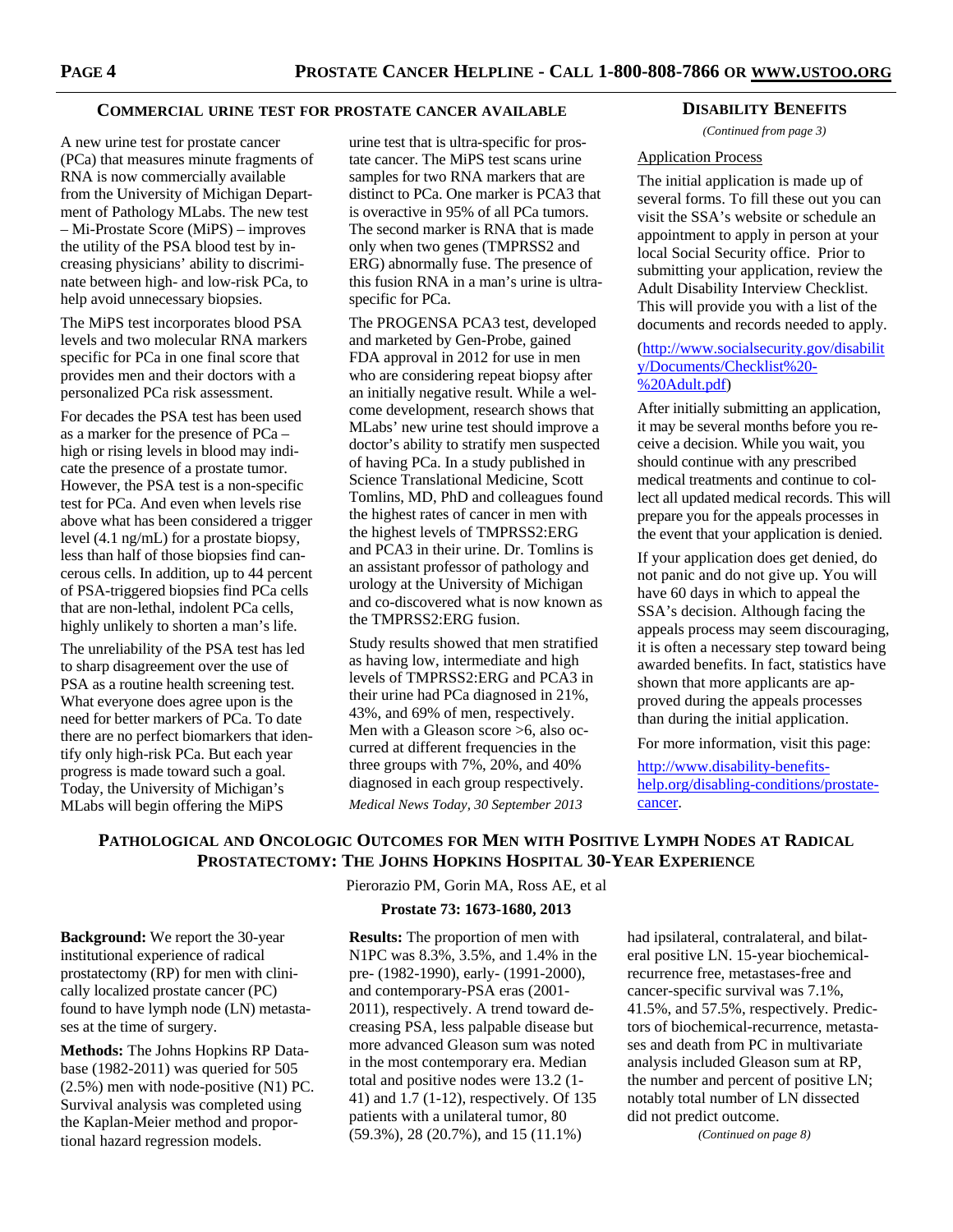# **PSA SCREENING**

*(Continued from page 1)* 

In a group of 1000 men, the authors estimated that there will be 116 biopsies and 60 cases of PCa. Overall, there will be 119 deaths in this population, of which 5.17 would be as a result of PCa. In the population exposed to screening, there would be 270 biopsies performed and 96 PCa tumors diagnosed.

Mortality would be similar, with 191 deaths overall and 4.1 from PCa. For 1 cancer death to be prevented among 1000 men, there would have to be an additional 154 biopsies, of which 9 would require hospitalization for severe adverse events; another 0.2 deaths would result from biopsy complications.

There would be 35 additional PCa diagnoses primarily in low-risk men . These would be associated with 12 additional cases of impotence, 2 cases of incontinence, and 1 case of fecal incontinence.

The authors note that a high percentage of PCa–related surgery (18%) was performed on men who were older than 70 years. In addition, 183 deaths (0.15%) occurred 60 days after surgery. The overall risk of dying was 0.11% for men aged 40 to 69 years, and this number jumped to 0.36% for those 70 years or older 60 days after surgery.

Overall, they found that the harms outweigh the benefits on a population level. This should further discourage the use of routine PSA testing for PCa in the general population, Dr. Boniol said. He did acknowledge, however, that there are high-risk groups, such as men with a family history of aggressive disease, who can benefit from PSA testing.

Dr. Boniol explained that in the 1980s, before the advent of testing, the incidence of PCa in France was 5%, and disease-specific mortality was 2%. But in the era of testing, he explained, incidence is now 14%. "But the risk of dying did not go up, it is still 2%."

Jack Cuzick, PhD, professor of epidemiology at the Wolfson Institute of Preventive Medicine at Queen Mary University of London, UK noted that a large, currently ongoing trial "may be the tiebreaker." The UKCAP/PROTECT trial includes 450,000 men and is expected to report its findings in 2016.

*Medscape Medical News, 29 September 2013* 

# **DOC MOYAD'S WHAT WORKS & WHAT IS WORTHLESS COLUMN, ALSO KNOWN AS "NO BOGUS SCIENCE" COLUMN**

## **"Please remember that the recommended daily allowance (RDA) for potassium is 4700 mg per day! 4700 mg per day! So, those taking Zytiga and/or prednisone should especially pay close attention** !**"**

Mark A. Moyad, MD, MPH, Univ. of Michigan Medical Center, Dept. of Urology

**Editors' note**: Us TOO has invited certain physicians and others to provide information and commentary for the *HotSheet* to enrich its content to empower the reader. This column contains the opinions and thoughts of its author and is not necessarily those of Us TOO International.

**Bottom Line:** Potassium is the forgotten nutrient especially in most individuals and those taking Zytiga! And, the recommended daily allowance (RDA) is very high or 4700 mg per day. A banana only has about 400-450 mg so you still have to get over 4000 mg from other sources everyday (say hello to a little coconut water my friends)! Since Zytiga can result in lower blood potassium levels in men taking this drug , it's a good idea to paste a list of food sources high in potassium on their refrigerator (think heart healthy foods).

Low potassium or not getting enough potassium is a big ,big problem for many men and women reading this column right now (yes, that means you my friend). Why? Few people realize that the recommended daily allowance (RDA) is a mind blowing and large 4700 mg per day! This is how much is needed to keep the body functioning normally. Say you eat a banana every day, but that only gives you 450 mg or less so where are you going to get another 4000+ milligrams during your day? Eight or more bananas? Nope! How about taking a potassium dietary supplement? Nice try but you can only buy tablets with 99 mg or less in them so taking a ton of pills makes no sense (and cents) here! Plain yogurt, beans, fish, fruits, veggies, and even coconut water can contain almost as much potassium as a banana or more! So, the key to really getting more potassium is simply eating a heart healthy diet! How about spinach? One cup has almost twice the amount of potassium compared to a banana (Popeye was the man!) and so does one cup of avocado! A total of 17% of men experienced low potassium blood counts with Zytiga in their phase-3 trial of the drug when used before chemotherapy AND in the phase-3 trial after chemotherapy (prednisone can cause low potassium also)! What can happen when your potassium is very

low? Abnormal heart rhythms, fatigue, constipation, muscle problems such as weakness/spasms/damage, and paralysis (especially of the lungs) are some of the not-so-fun things that can happen…. YIKES! So, the word of the day to all of those reading my column this month is…. P-O-T-A-S-S-I-U-M! Perhaps this is why the Michigan Football team has not been playing with consistency and are driving me crazy this year?! They need more potassium right now! Oh, and can someone remove the potassium from the Ohio State football cafeteria before they play Michigan this year….thank you!

## References:

- 1. Ryan CJ, Smith MR, de Bono JS, et al. Abiraterone in metastatic prostate cancer with previous chemotherapy. N Engl J Med 2013;368:138-148
- 2. de Bono JS, Logothetis CJ, Molina A, et al. Abiraterone and increased survival in metastatic prostate cancer. N Engl J Med 2011;364:1995-2005



org 1-800-808-7866 L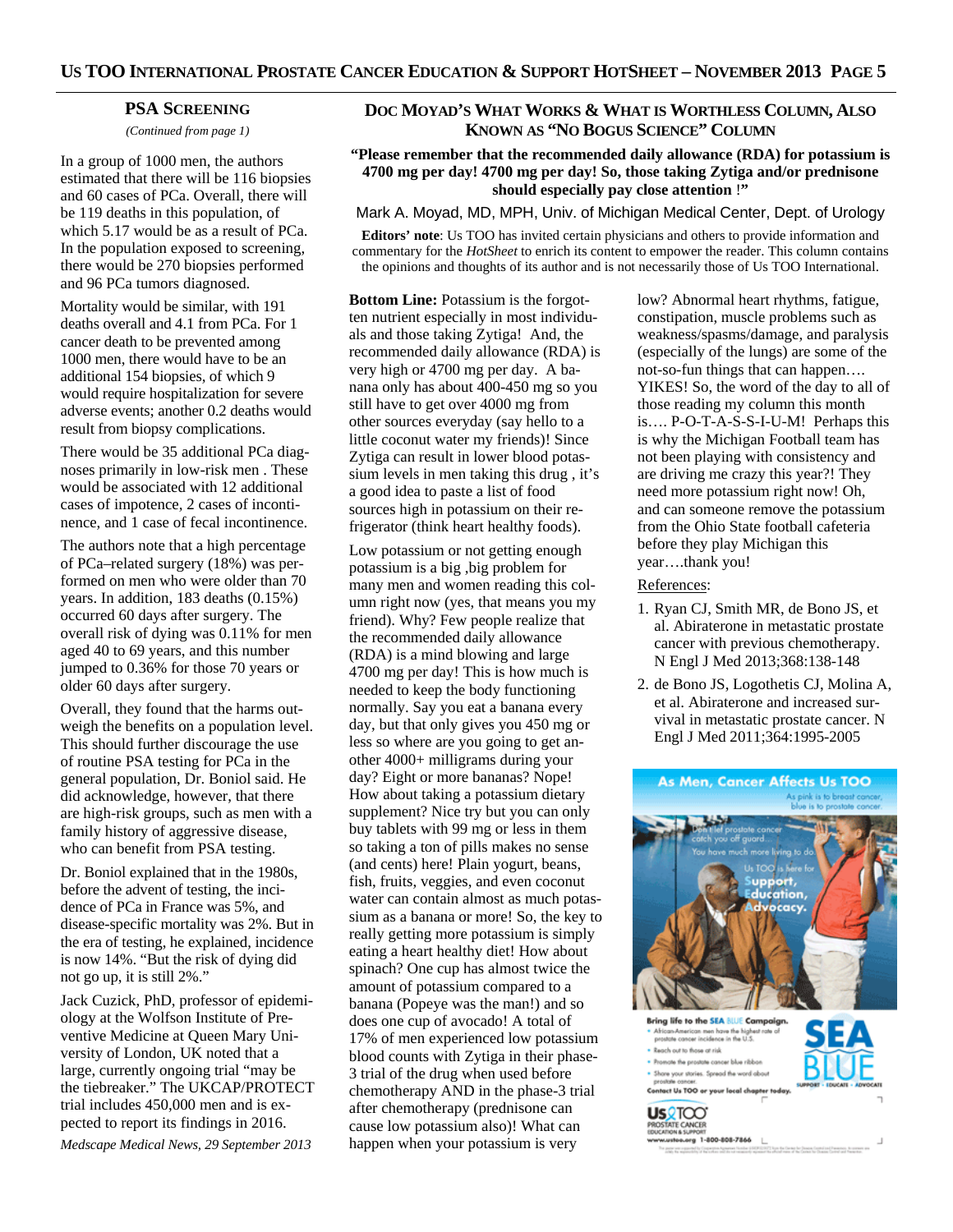# **MENT CLARIFIES CONFUSION**

# **AROUND PSA TESTING**

# Reid Graves, MD

In August of 2013, prostate cancer (PCa) experts from around the word met in Melbourne, Australia at the Prostate Cancer World Congress to discuss the much debated role of PSA testing for the detection of early PCa. The panel, consisting of leaders in urology, radiation oncology, medical oncology, epidemiology, general practice and allied health, released the Melbourne Consensus Statement in an attempt to quell the shared confusion and frustration many healthcare providers face regarding PSA testing. The document, composed of 5 consensus statements, aims to provide a practical, evidence based summary of the use of PSA testing for the early detection of PCa. Broadly speaking, the Melbourne Statement has been warmly welcomed by many as providing some realistic and relevant advice for primary care physicians and others who find this area challenging and confusing.

While specific age ranges are identified as benefitting most from PSA testing, 50 -69, the opportunity to test patients in their 40's and those over 70 is not ignored. The real focus of the consensus statement is on a shifting paradigm in which the goal should not to be to treat all men diagnosed with PCa but to diagnose all men with potentially lethal PCa and to avoid over treatment in men diagnosed with low risk PCa. The authors stress the importance of a multivariable approach to early PCa detection, admitting the shortcoming of the PSA test as a generalized population-based screening tool but not disregarding the role it has played in the last 30 years in decreasing PCa mortality and the incidence of metastatic PCa. In the wake of the USPTF Grade D recommendation on PCa screening, the Melbourne Consensus Statement gives healthcare providers a

*(Continued on page 8)* 



#### **MELBOURNE CONSENSUS STATE- NO RELIEF OF HOT FLASHES IN MEN** *(Continued from page 1)*

mean score was calculated. Quality of life (QoL) was assessed using the Functional Assessment of Cancer Therapy-Prostate (FACT-P) and FACT-General (FACT-G) scales; the FACT-P scale consists of the FACT-G scale plus a prostate-specific subscale.

Patient groups were generally well matched for age, body mass index (80% –90% overweight or obese), race/ ethnicity, stratification by disease stage/ hot flash severity (e.g., metastatic/severe in 3%–10%, nonmetastatic/moderate in 50%–57%), Eastern Cooperative Oncology Group performance status (0 in 70% –97%), and treatments (e.g., luteinizing hormone-releasing hormone agonists (LHRH-A) in 77%–87%).

Overall, significant decreases (all P < .001) were observed in mean number of hot flashes in all groups (from 8.8– 10.0 to 4.1–5.9), mean severity in all groups (from 2.1–2.4 to 1.6–1.8), and mean hot flash symptom severity score in all groups (from 21.3–22.9 to 9.2– 13.6) at 12 weeks with no significant differences among groups. At week 12, hot flash symptom severity score was reduced by 28% in the venlafaxine plus soy group, 35% in the venlafaxine group, 31% in the soy group, and 55% in the placebo group.

There were no significant differences among groups in number of hot flashes at any time point, although patients who received venlafaxine tended to have fewer hot flashes during the initial 2 weeks. There were no significant differences in severity between the soy and placebo groups at any time point, with the venlafaxine group tending to have lower scores at weeks 1 to 4. With regard to hot flash symptom severity score, although the placebo group initially did poorly, that group had the greatest percentage decline from baseline to 12 weeks, resulting in early termination of the trial by the Data Safety Monitoring Board due to lack of effect.

An interaction between venlafaxine and number of followup visits was significant ( $P = 0.014$ ), with an initial greater effect of venlafaxine being lost over time. Hot flash symptom severity score was decreased by 28% at week 2 in patients receiving venlafaxine compared with 2% in those not receiving venla-

faxine ( $P = 0.005$ ); by week 12, the decreases were 29% vs 36% ( $P = 0.723$ ).

Quality-of-life results according to whether patients did or did not receive venlafaxine or soy showed no significant effect of venlafaxine vs no venlafaxine on subscales or total FACT-P or FACT-G scores. Compared with patients not receiving soy protein, those receiving soy protein had significant improvements in emotional  $(P = 0.029)$ and functional  $(P = 0.041)$  subscales and in total FACT-G  $(P = 0.025)$  and FACT-P scores ( $P = 0.048$ ). Toxicity was minimal and did not differ among groups.

Investigators concluded, "In androgendeprived men, neither venlafaxine nor soy proved effective in reducing hot flashes. Interventions that appear effective for decreasing hot flashes in women may not always be effective in men."

*The ASCO Post, 11 October 2013* 

# **WINNING THE BATTLE AGAINST PROSTATE CANCER , 2ND EDITION**

The second edition of Dr. Gerald Chodak's book "Winning the Battle Against Prostate Cancer" is now available online at Amazon.com. Unlike the first edition, which provided information about prevention and detection of prostate cancer, this edition is primarily intended for men who have already been diagnosed with the disease. Doctors rarely agree on the means of managing prostate cancer and often promote one treatment over another without good scientific evidence. This book makes you aware of these possible biases, so you can avoid getting a treatment that may not be the right one for you. This book avoids potential biases because it strictly follows the principles of evidence-based medicine or EBM. It means that a therapy will be recommended only when high quality scientific studies have demonstrated it is the best option. If such studies do not exist, this book will help you understand the pros and cons and risks and benefits of all the treatments available without a bias toward any one of them.

The key is to be adequately informed so you can work with your doctor to find the treatment that is right for you. To play an active role in this decision, you need to know what you need to know, which means asking the right questions.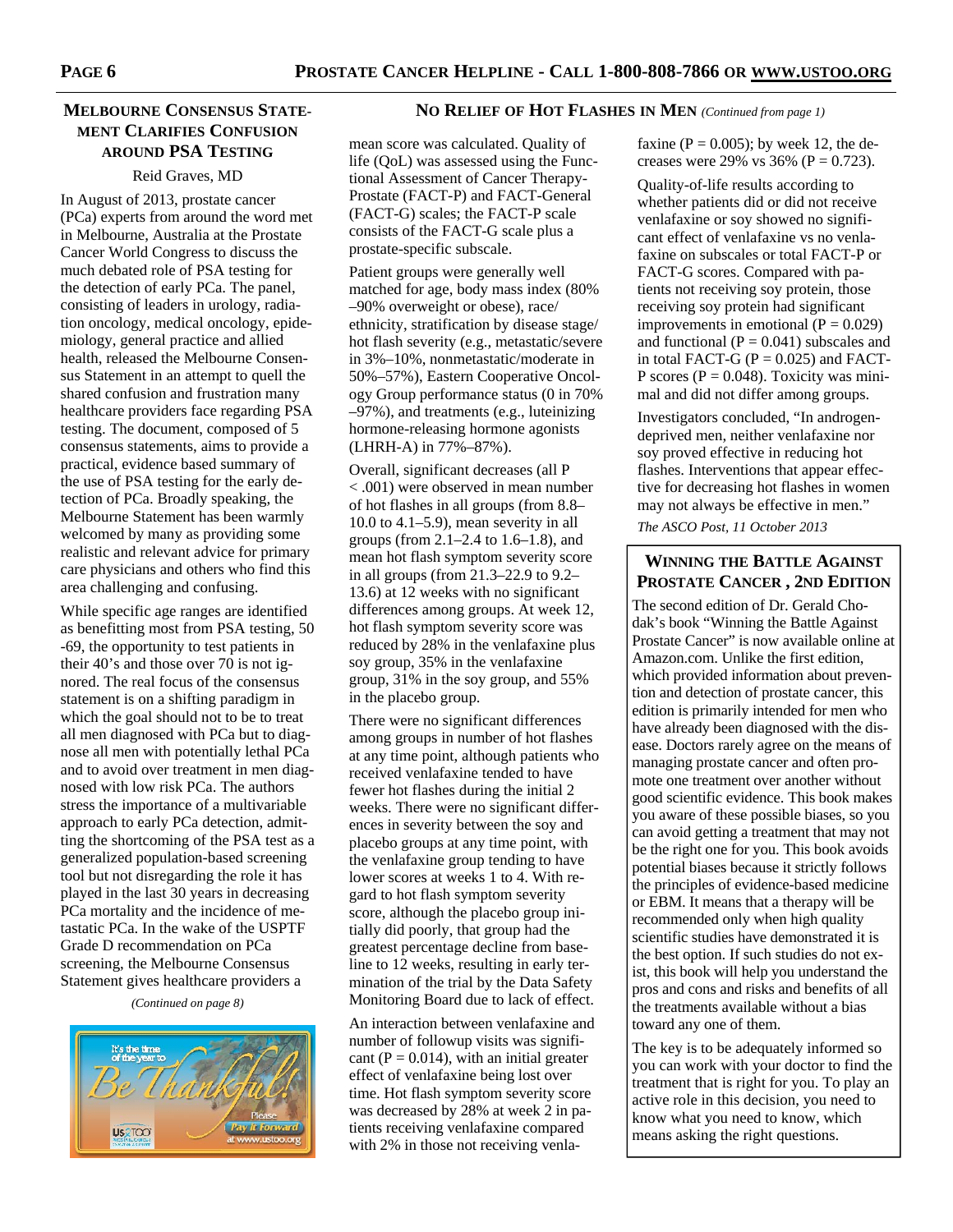# **DOCTOR CHODAK'S BOTTOM LINE** *(Ref Key: article #, page #, column #)*

Gerald Chodak, MD Author, Winning the Battle Against Prostate Cancer, Second Edition www.prostatevideos.com

*Editors' note*: Us TOO has invited certain physicians and others to provide information and commentary for the *HotSheet* to enrich its content to empower the reader. This column contains the opinions and thoughts of its author and is not necessarily those of Us TOO International.

**a1p1c1** Important progress has occurred in understanding the benefit of combining Androgen Suppression Therapy (ADT) with external radiation in men with prostate cancer. For those with high-risk disease, three years is thought to be optimal although preliminary results now suggest that 18 months may be just as effective. One randomized study has shown that giving six months of ADT along with the radiation significantly improved survival for men with intermediate risk disease. Now, another study reported at the recent ASTRO meeting compared a total of 16 weeks of ADT (8 weeks before and 8 weeks during radiation) to a total of 36 weeks of therapy and found a similar survival with a lower incidence of side effects. Without doing another study to find out if there is any difference between using four and six months of ADT, four months is a reasonable approach for men with intermediate risk disease who will receive external radiation.

**The Bottom Line:** Men with intermediate risk prostate cancer receiving external radiation should be informed that using ADT for eight weeks before and eight to 16 weeks during radiation offers the best survival.

**a2p1c2** Another study has attempted to assess the benefits and harms of screening large groups of men for prostate cancer. Boniol and associates did a mathematical analysis based on published data that included the side effects from biopsies and radical prostatectomy. They concluded that for every cancer death prevented, an additional 154 biopsies would be performed, 35 men would be diagnosed with prostate cancer of which 12 would become impotent and 2 would be incontinent. Unfortunately, they did not look at the impact of external radiation or brachytherapy, which would have had a somewhat lower negative impact. Nevertheless, their findings add to the growing concern that screening does more harm than good in society. The challenge remains, however, that SOME men will benefit from undergoing screening and early treatment and this

paradox will remain until we find ways to distinguish those men who definitely need treatment from those who do not.

**The Bottom Line:** Until better tools to gauge cancer aggressiveness are developed, the overall harms of widespread screening appears to outweigh the benefits, though some lives are saved. **a5p2c3** One of the many important developments in the past few years has been the approval of abiraterone acetate for men with progressive metastatic prostate cancer. This novel drug is an androgen synthesis inhibitor and ketoconazole (Nizoral®), but is much more potent. The study by Caffo and coworkers provides an important observation that some men improve simply by stopping the abiraterone when disease progression occurs. They found that 16% of men who stopped the drug had an improvement in their PSA, although it is unclear how long that response lasted. This finding needs to be confirmed in other reports.

**The Bottom Line:** This study suggests that for men who have disease progression on abiraterone, the drug should be stopped and the PSA rechecked before starting another therapy.

**a7p4c1** Most experts now acknowledge the limitations of screening for prostate cancer using PSA and many efforts are underway to stratify men into groups that might avoid a biopsy or avoid treatment should cancer be detected. The University of Michigan has developed a new test based on two molecular markers that may provide helpful information. I have reviewed one of their papers (Sci Transl Med 3 August 2011) and it is a positive step toward helping men but its actual value to individuals is still unclear. For example, in men with low levels of these markers, there still is a 20% chance of having cancer, which many men may feel is too high to risk not undergoing a biopsy. In those men with high levels of these markers, there is a 40% chance that their cancer might not be that dangerous and therefore may not need immediate treatment. For the

intermediate group, the uncertainties are even greater.

**The Bottom Line:** The use of two molecular markers (PCA3 and TMPRSS2:ERG) improves the accuracy of PSA for identifying cancer and high risk cancer, but for individuals so far it still does not provide yes or no answers that make it possible to safely decide what to do. It may, however, suggest which men considering active surveillance should have more extensive biopsies or those with a negative biopsy who should have a repeat biopsy.

**a8p4c4** Among the many debates in prostate cancer is the question of what to do with the pelvic lymph nodes at the time of a prostatectomy; remove them or leave them alone? Because removing normal lymph nodes offers no patient benefit, the vast majority of men diagnosed today do not need them removed. However, in those individuals at higher risk for lymph node metastases (PSA above 10 or 20 ng/mL, a T2c or T3a cancer and a Gleason score of 8-10), the uncertainty is whether a limited or extended lymph node dissection should be done. The more extensive operation is more time consuming and has a higher risk for complications. The trade-off, however, is it can identify more patients with cancer in the lymph nodes. The paper from Johns Hopkins looked at the results for men who had a limited or extensive dissection and found better survival, a lower incidence of metastases and a lower biochemical recurrence rate. What is surprising about the results is the patients in both groups had a similar rate of positive nodes so the question is why the better outcome? The most likely reason, which is not discussed in the abstract, is that the men with positive lymph nodes were given early androgen deprivation therapy, which has been shown to improve survival compared to delayed treatment.

**The Bottom Line:** For those men needing a lymph node dissection, this study suggests that a more extensive dissection can lead to better outcomes.